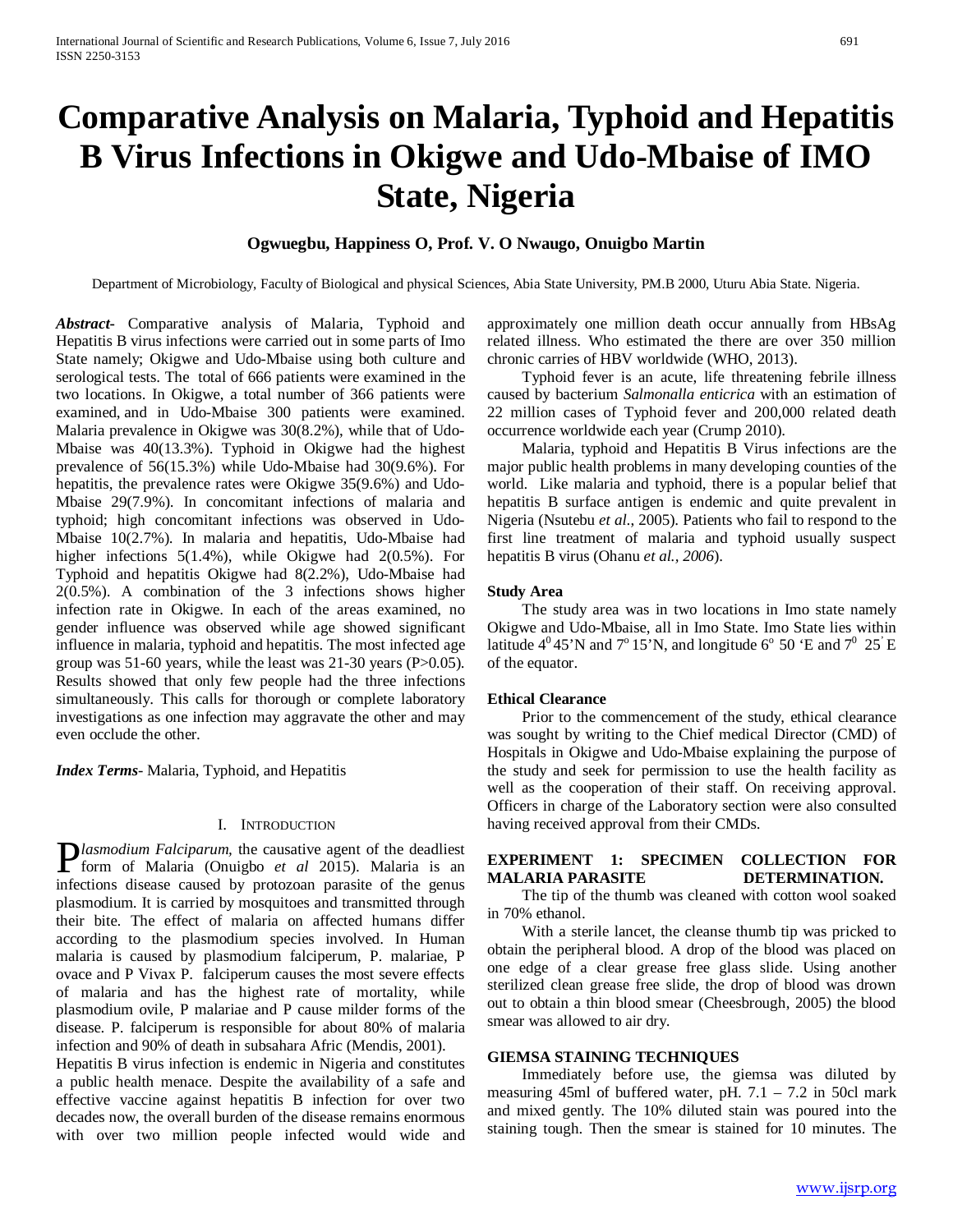stain was washed off using distilled water. It was allowed to air dried. The dried smear was viewed with the x100 oil immersion objective lens of the compound microscope (Cheesbrough, 2005)

# **EXPERIMENT 2: SPECIMEN COLLECTION FOR TYPHOID AND HEPATITIS**

 3-5ml of Venous Blood of the suspect was withdrawn and put into in a clean test tube and allowed to stand for 10-15mins. This allow the blood to clot, leaving the serum on top. This serum was collected with pipette and stored at  $20^{\circ}$ c. until required for use. (Cheesbrough, 2005).

# **EXAMINATION OF BLOOD SAMPLE BY WIDAL TESTING**

 Widal test was performed using the venous sera obtained from the suspect using widal test kit produced by (ca- test diagnostic INC China, USA).

The test identifies two types of antigens, O(somatic), and H(flagella) A drop of the serum is placed in one of the circles on the test card, as the test serum. A drop of a positive control (positive sera) and saline (Negative control) was placed on other circle on the test card, each was mixed with a drop of the commercial antigen and mixed properly.

# **EXPERIMENT 3: EXAMINATION OF BLOOD SAMPLE FOR HEPTITIS B SURFACE ANTIGEN USING ACON STRIP METHOD**

 About 1ml of serum was poured into a dried test tube. The Acon strip was dipped into the serum. (A single line on the Acon strip (manufactured by biopharm co. Ltd, Hangzou, P.R. China) shows negative while double lines shows positive). (Cheesbrough 2005)

## **EXPERIMENT 4: STOOL CULTURE**

 The stool specimens were inoculated on DCA and SSA using the streaking technique of Cheesbrough (2005), the inoculated plates was incubated at  $37^\circ$ c for 24-48hrs. Observed bacterial growth was examined for specific characteristics of *Salmonella* Species with orange/pink colonies which turned black after 24hr culture. (Cheesbrough 2005).

## II. RESULTS

 A total of 666 patients were examined in the two Local Government for malaria, typhoid and Hepatitis B virus Infection. Table 1: Shows the age distribution of malaria, hepatitis and typhoid in Okigwe. Hepatitis having the highest prevalent of 56 (15.4%) followed by Typhoid 35 (9.6%) and the least infection was malaria with 30 (8.2%) when compared, it was statistically significant at  $P > 0.05$ .

 Table 2 Shows the age distribution of malaria, hepatitis and typhoid in Udo-Mbaise Malaria having the highest prevalent of 40(10.9%) followed by Typhoid 30 (8.2%) and the least infection was hepatitis with 29 (7.9%) when compared, it was statistically significant at P> 0.05. Distribution of concomitant infections of malaria, typhoid and hepatitis B virus according to location showed that Okigwe had concomitant infection of 10,8,5,6 number of infection, malaria, typhoid, and hepatitis B virus infection, respectively Table 3. Malaria Prevent in Okigwe were 30 (8.2%) while that of Udo-Mbaise was 40 (10.9%), typhoid in Okigwe had the highest prevalence of 56 (15.3%) while that of Udo-Mbaise is 30 (8.2%). Hepatitis was more prevalence at 35(9.6%) and Udo-Mbaise had the lowest with 29 (7.9%) Table 4.

# III. DISCUSSION

 Although, malaria, typhoid and hepatitis B virus infection are said to be endemic in Nigeria, thus study shows that hepatitis B virus infection is far more likely to cause fever, headache, fatigue and jaundice than typhoid and malaria. Malaria, typhoid and hepatitis B virus infection are the major public problem in many developing countries of the world (Mbuh, *et al*; 2003). They are present with similar symptoms especially in their early stages (Anmah et *al*; 2003). Like malaria and typhoid, there is a popular belief that hepatitis B surface antigen is endemic and quite prevalent in Nigeria (Nsutebu *et al*., 2005).

 However, this study is a comparative analysis of malaria, typhoid and hepatitis B virus infection in some part of Imo state namely: Okigwe and Udo-Mbaise.

 In this study, a total number of 666 patients were examined in the two locations. In Okigwe, a total number of patients examined were 366 patients and 300 patients were examined in Udo-Mbaise. Malaria Prevalent in Okigwe were 30 (8.2%) while that of Udo-Mbaise was 40 (10.9%), typhoid in Okigwe had the highest prevalence of 56 (15.3%) while that of Udo-Mbaise 30 (8.2%). For hepatitis the prevalence was 35(9.6%) and Udo-Mbaise had the lowest with 29 (7.9%). This study is consistent with the result of Ejele *et al* (2004) who recorded 4.9 % prevalence rates in Port Harcourt while Siriena et al (2002) recorded 10.3% in Jos.

 The age and gender distribution of malaria, Typhoid and Hepatitis B virus infection among the study population revealed that malaria infection in Okigwe and Udo-Mbaise in the age group of 51-60 years had the highest prevalence rate of 5(16.7%) and 5(25.0%) respectively followed by age group of 0-10 which is 2(7.4%) and 2(7.4%) respectively, while the least was recorded in the age group of 11-20years which is 2(2.9% ) and 2(2.9%) respectively, P >0.05%, was considered statically significant. The malaria infection is more prevalence in age group 51-60 because they do not sleep under insecticidetreated mosquito net, that repels and /or kill mosquito coming into contact with the insecticide in the netting material. While the following age group under 10 years are infants (0-10 years) that are second more prevalent to malaria infection could be due to low immune system and low transfer maternal immune system which as a result of low transfer maternal anti body according to the report that the anti body titer were higher early in infancy and decline steadily over 0-4 months, age range and they increase steadily after four months of age conversely.

 In Okigwe 35(9.8%) male tested positive to typhoid fever only, 20(5.5%) female tested positive to typhoid fever only, 13 (4.3%) male, 17 (5.7%) female tested positive to typhoid fever only in Udo-Mbaise. This can be compare with the work of Oyido *et al* (2014) who recorded 2(18.18%) among the males and 9(81.82%) among the females in Ekwulumili Community Anambra State, Southeastern Nigeria. Those within the age group of 51-60 years had the highest prevalence of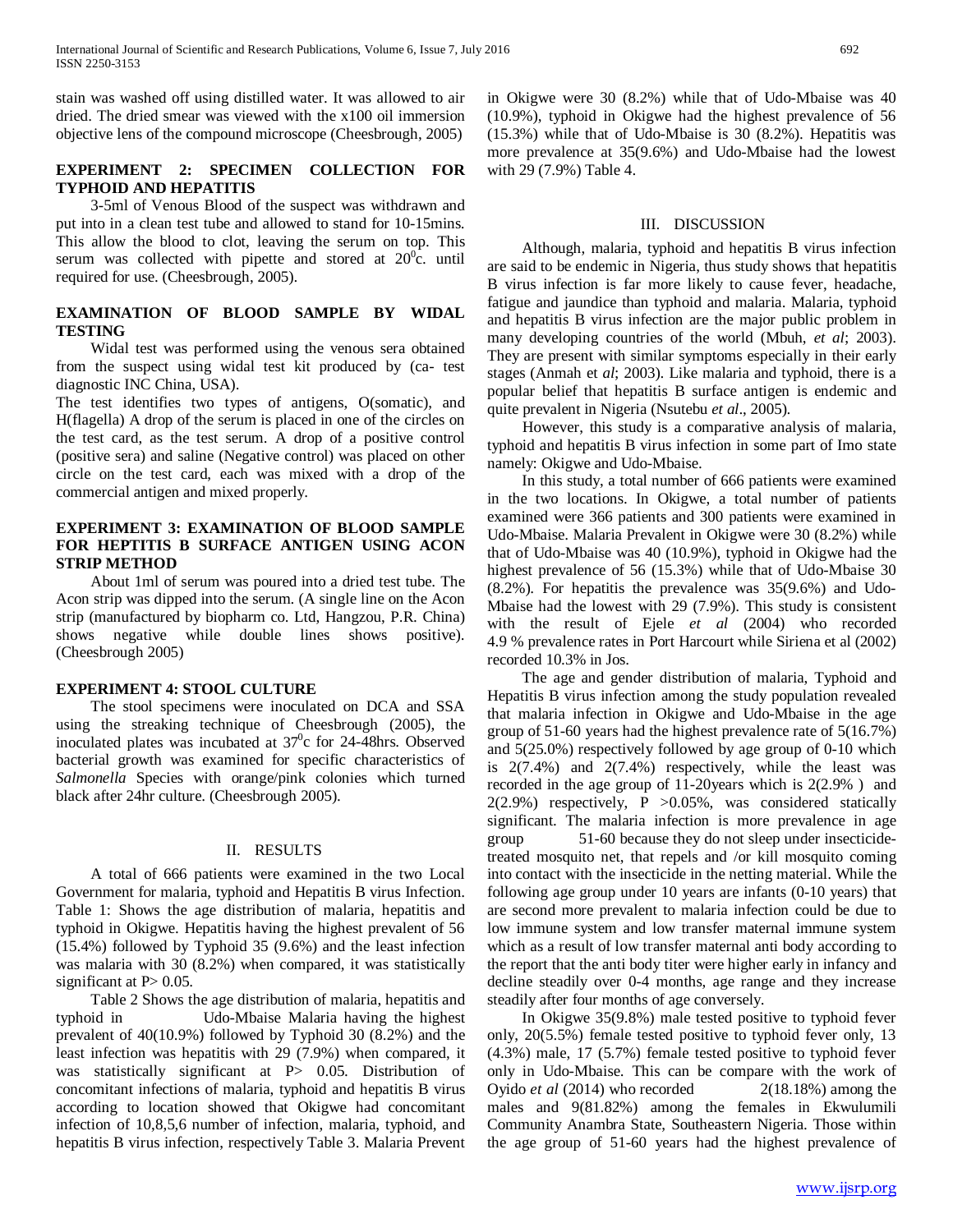typhoid fever 5(7.2%) in Okigwe and 3(5.0) in Udo-Mbaise respectively. This is in contrast with the report of Oyido *et al* (2014), the highest prevalence seen among the age group of 51- 60 years could be as a result of the individuals always in the market where they buy food from food vendors and drink any available water. Exposure to polluted drinking water, close proximity to human waste and refuse dumps, low standards of food preparation, and ignorance contribute to occurrence, prevalence and transmission of typhoid. Crump *et al* (2004).

 Age and gender distribution of hepatitis B virus infection among the study population revealed that the age group of 51-60 was the most prevalent to the infection with 5 (17.7%), in Okigwe, while Udo-Mbaise had 5(50.0%). This work is consistent with the work done by Inyang-Etoh *et al* (2014), in a treatment centre in Calabar Nigeria, his result shows that, those in age group of 51-60 years had the highest prevalence rate of infection HBV. (25%). This work can also be compared with the work done by Denue *et al* (2011) at medical wards of University of Maiduguri Teaching Hospital, Nigeria on the survey of hepatitis B and C virus prevalence in HIV positive patients, who had a prevalence rate of 12.3% for HBV.

 The prevalence of Hepatitis B Virus according to gender showed that Hepatitis B virus infection, were more in male 3 (10.3%), than female 2(7.4%) in Okigwe, while in Udo-Mbaise female 2(20.0%) are more infected than male 3(30.0%) but there was no statistically significant different between infection in male and female (P>0.05).

#### IV. CONCLUSION

 This study revealed that malaria, typhoid and Hepatitis B virus rate among the resident of Okigwe nad Udo-Mbaise of Imo State is high. The rate of malaria, typhoid hepatitis co-infection was equally high. This observation can attributed to the wrong perception about the cause of malaria typhoid and hepatitis B virus infection.

 Some people from Okigwe and Udo-Mbaise of Imo State Nigeria, drink water from the flowing streams, that serves for washing of clothes, soaking of cassava, swimming and dumping of refuses etc. if standard laboratory diagnostic center and potable drinking water can be provided to this population, malaria, typhoid hepatitis B virus infection can be reduced. Therefore presumptive treatment of fever as malaria and typhoid should be discouraged.

 The findings pose great challenges to the public health in Imo state. It is therefore recommended that the local health authorities intensify efforts at sensitizing the populates of Imo state on the course of the disease and possible preventive measures.

#### ACKNOWLEDGEMENTS

 The success of this thesis work depends on the selfless and immense contributions of the several persons. In this respect, I am mostly indebted to God Almighty for leading me till this stage I am grateful to my supervisor Prof. V. O. Nwaugo whose encouragement, untiring supervision led to the success of this thesis. I really thank my Head of Department, Dr. E. C.

Onwuchekwa for his love and understanding. I also thank all of my lecturers for the knowledge they impacted to me. I am sincerely grateful to my dear husband for his moral and financial support.

I acknowledge the moral support of the following people for their concern towards the success of the thesis, Dr (Prince) Emma-Onyero JP. The medical director of God Heals Hospital Okigwe, Nwaugo Chime Vivian, all members of Onwunali and Ogwuegbu families, Bar. Lucius Nwosu (SAN), Bar. Amaechi Nwaiwu (SAN), Chigozirim and Joy (my IT students), all my course mates, especially Mr. Onuigbo Martin, my friends and well wishers for their unrelenting supports.

#### **REFERENCES**

- [1] Ammah A. Njoku A., Akenyi J., Ndipi R and Does J (1999).An update on concurrent malaria and typhoid fever in Cameroon. Tropical Journal of Medicine., 2: 127-129.
- [2] Cheesbrough M. (2005). Distinct Laboratory Practice in Tropical Countries part 2 page 64 – 186.
- [3] Crump et al, The global burden of typhoid fever. Bull world Health Organ. (2014).
- [4] Denue AK et al A survey of hepatitis B and C virus prevalence in human immunodeficiency virus positive patients in a tertiary institution in North Eastern Nigeria. Int. J. Med. Sci. (2011)
- [5] Ejele Q and Ojulu A. (2004). The Prevalence of Hepatitis B surface among prospective Blood Donors and patients in port-Harcourt, Nigeria. Nigerian Medicine., 13: 336-338. Interference by malaria in the diagnosis of typhoid using widal's test alone. West African Journal of Medicine., 22: 250-252.
- [6] Inyang-Etoh et al Occurrence of hepatitis 'B' and 'C' amongst patients on antiretroviral drug therapy (ART) in a treatment centre in Calabar, Nigeria. academic journals (2014
- [7] Mbuh, F. A., Galadima M. Ogbadu, L. (2003). "Rate of co-infection with malaria parasites and salmonella Typhi in Zaria, Kaduna state Nigeria.'' Annals of African Medicine; 2 (2): 64-67Medicine of Hygiene., 94: 51-590.
- [8] Nsutebu, E and Ndumbe, (2005). The widal test for typhoid fever. It).is useful? African Health., 23: 18-19.
- [9] Ohanu M. E, Mbah A. V., Okonkwo P. O. and Nwagbo F. S. (2006). Interference by malaria in the diagnosis of typhoid using widal's test alone. West African Journal of Medicine., 22: 250-252.
- [10] Onuigbo, C.M., Elendu, C.O., and Ekeleme, U.G. (2015). Malaria and Preeclampsia among pregnant Women Attending Ante-Natal Clinic in Okigwe Local Government Area. International Journal Of Scientific and Research Publications, 5(7):1-10
- [11] Onyido et al, Co-infection of Malaria and Typhoid Fever in Ekwulummili Community Anambra State, Southern eastern Nigeria. New Yrok Science Journal. (2014) paratyphi fever. Clinical infections Disease., 50(2): 241-246.
- [12] World Health organization (2014). Severe falciparium malaria. Tropical Medicine of Hygiene. 94: 51-590.

#### **AUTHORS**

**First Author** – Ogwuegbu, Happiness O, Department of Microbiology, Faculty of Biological and physical Sciences Abia State University, PM.B 2000, Uturu Abia State. Nigeria. **Second Author** – Prof. V. O Nwaugo, Department of Microbiology, Faculty of Biological and physical Sciences Abia State University, PM.B 2000, Uturu Abia State. Nigeria. **Third Author** – Onuigbo Martin, Department of Microbiology, Faculty of Biological and physical Sciences Abia State University, PM.B 2000, Uturu Abia State. Nigeria.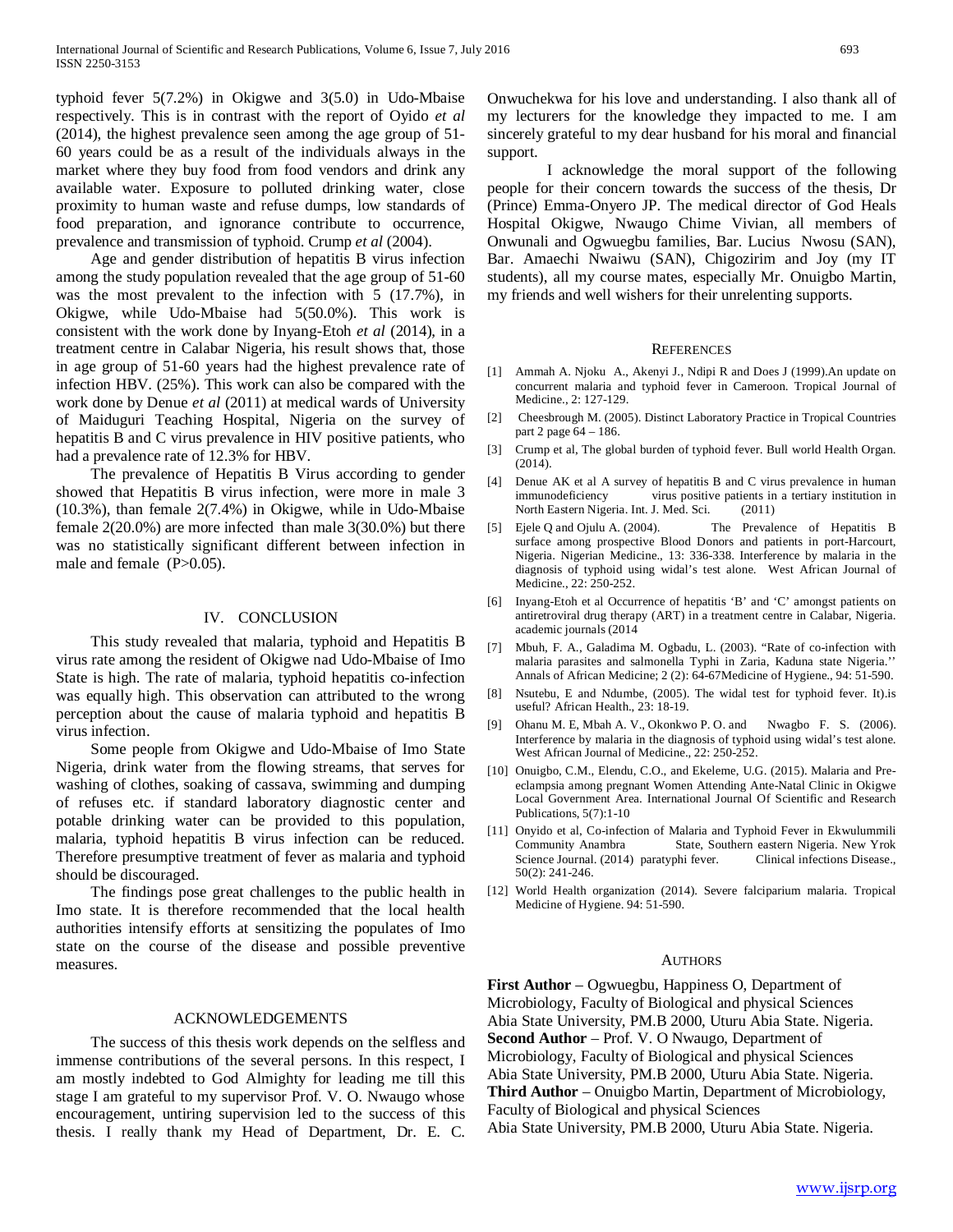**Correspondence Author** – Onuigbo C. Martin. E-mail: martinsemerem@gmail.com Phone Number: 08032635240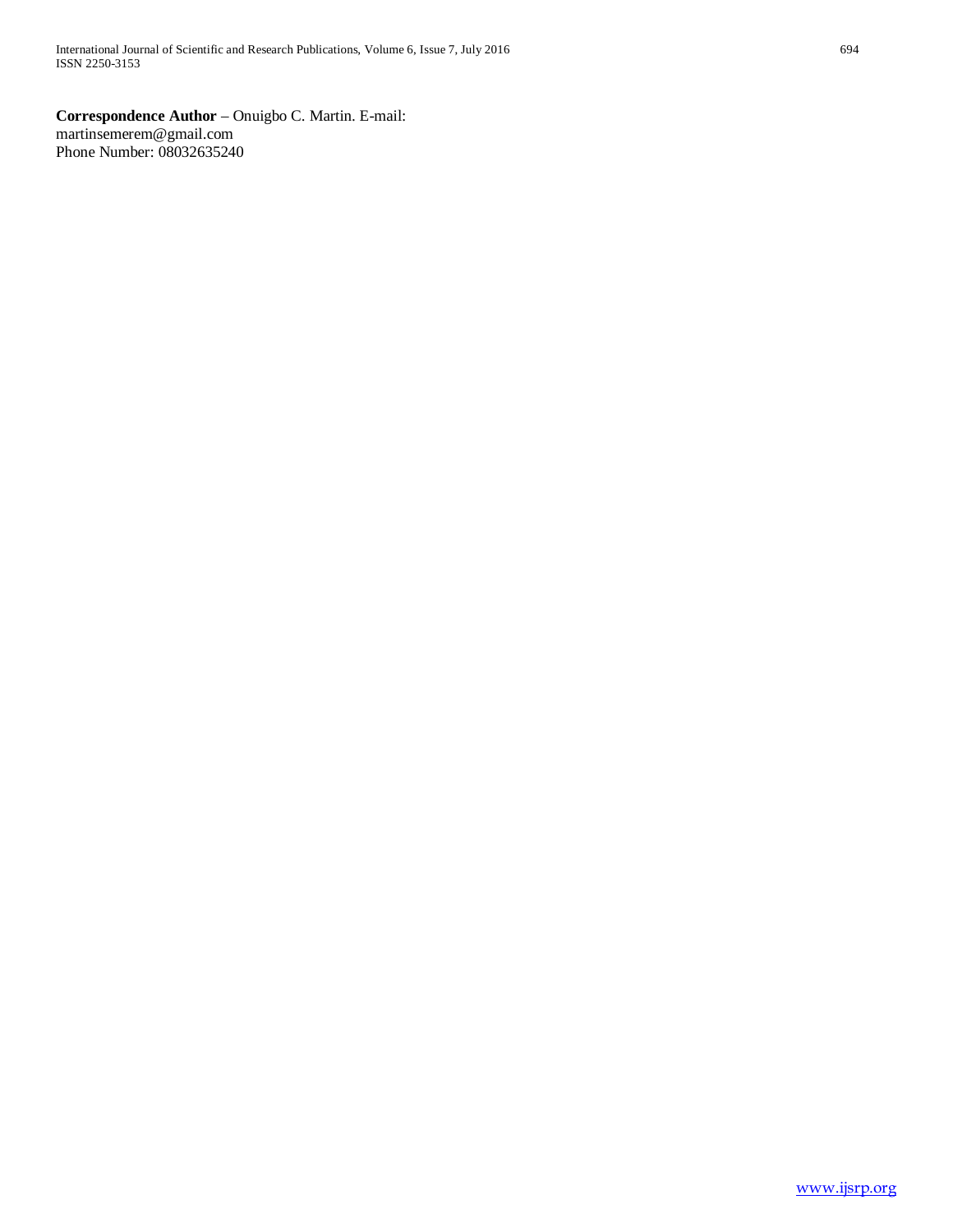|              | TADLE 1. A AGE AND GENDER DISTRIBUTION OF MALARIA, HETATITIS AND TITHOID FEVER IN ORIGWE |    |                            |             |                         |                                                    |                         |                                                      |                         |                                    |                         |                                          |                         |                                                      |                         |                                                             |
|--------------|------------------------------------------------------------------------------------------|----|----------------------------|-------------|-------------------------|----------------------------------------------------|-------------------------|------------------------------------------------------|-------------------------|------------------------------------|-------------------------|------------------------------------------|-------------------------|------------------------------------------------------|-------------------------|-------------------------------------------------------------|
| <b>MALE</b>  | <b>FEMALE</b>                                                                            |    |                            |             |                         |                                                    |                         |                                                      |                         |                                    |                         |                                          |                         |                                                      |                         |                                                             |
| <b>AGE</b>   | No.<br>patients<br>tested                                                                | of | No.<br>infected<br>malaria | of          | <i>patients</i><br>with | N <sub>0</sub><br>of<br>infected<br><b>Typhoid</b> | <i>patients</i><br>with | N <sub>0</sub><br>of<br>infected<br><b>Hepatitis</b> | <i>patients</i><br>with | No.<br>- of<br>infected<br>malaria | <i>patients</i><br>with | No.<br>-of<br>infected<br><b>Typhoid</b> | <i>patients</i><br>with | N <sub>0</sub><br>of<br>infected<br><b>Hepatitis</b> | <i>patients</i><br>with | Total<br>N <sub>0</sub><br>infected to<br>all<br>infections |
| $0 - 10$     | 30                                                                                       |    |                            | $3(10.0\%)$ |                         | $2(6.7\%)$                                         |                         | $0(0.0\%)$                                           |                         | $2(6.7\%)$                         |                         |                                          | $1(3.3\%)$              | $0(0.0\%)$                                           |                         | 8(26.7%)                                                    |
| $11-20$      | 69                                                                                       |    |                            | $2(2.9\%)$  |                         | $3(4.3\%)$                                         |                         | $2(2.9\%)$                                           |                         | $2(2.9\%)$                         |                         |                                          | $2(2.9\%)$              | $1(1.4\%)$                                           |                         | 12(17.3%)                                                   |
| 21-30        | 90                                                                                       |    |                            | $3(3.3\%)$  |                         | $7(7.8\%)$                                         |                         | $3(3.3\%)$                                           |                         | $2(2.2\%)$                         |                         |                                          | $4(4.4\%)$              | $3(3.3\%)$                                           |                         | 22(24.4%)                                                   |
| $31-40$      | 60                                                                                       |    |                            | $2(3.3\%)$  |                         | 7(11.7%)                                           |                         | 7(11.7%)                                             |                         | $2(3.3\%)$                         |                         |                                          | $6(10.0\%)$             | $5(8.3\%)$                                           |                         | 29(48.3%)                                                   |
| $41-50$      | 30                                                                                       |    |                            | 1 (3.3%)    |                         | $7(23.3\%)$                                        |                         | $3(10.0\%)$                                          |                         | $1(3.3\%)$                         |                         |                                          | $3(10.0\%)$             |                                                      | $2(10.0\%)$             | $17(56.6\%)$                                                |
| 51-60        | 27                                                                                       |    |                            | $2(7.4\%)$  |                         | $7(25.9\%)$                                        |                         | $3(10.3\%)$                                          |                         | $2(7.4\%)$                         |                         |                                          | $2(7.4\%)$              | $2(7.4\%)$                                           |                         | $18(66.6\%)$                                                |
| 61-70        | 60                                                                                       |    |                            | $3(5.0\%)$  |                         | $3(5.0\%)$                                         |                         | $2(3.3\%)$                                           |                         | $3(5.0\%)$                         |                         |                                          | $2(3.3\%)$              | $2(3.3\%)$                                           |                         | $15(25.0\%)$                                                |
| Total        | 366                                                                                      |    |                            | 16 (4.4%)   |                         | $36(9.8\%)$                                        |                         | $20(5.5\%)$                                          |                         | 14 (3.8%)                          |                         |                                          | $20(5.5\%)$             |                                                      | $15(4.1\%)$             | $121(33.1\%)$                                               |
| $P > 0.05$ . |                                                                                          |    |                            |             | was                     |                                                    |                         | considered                                           |                         |                                    |                         | statistically                            |                         |                                                      | significant             |                                                             |

**TABLE 1: A AGE AND GENDER DISTRIBUTION OF MALARIA, HEPATITIS AND TYPHOID FEVER IN OKIGWE**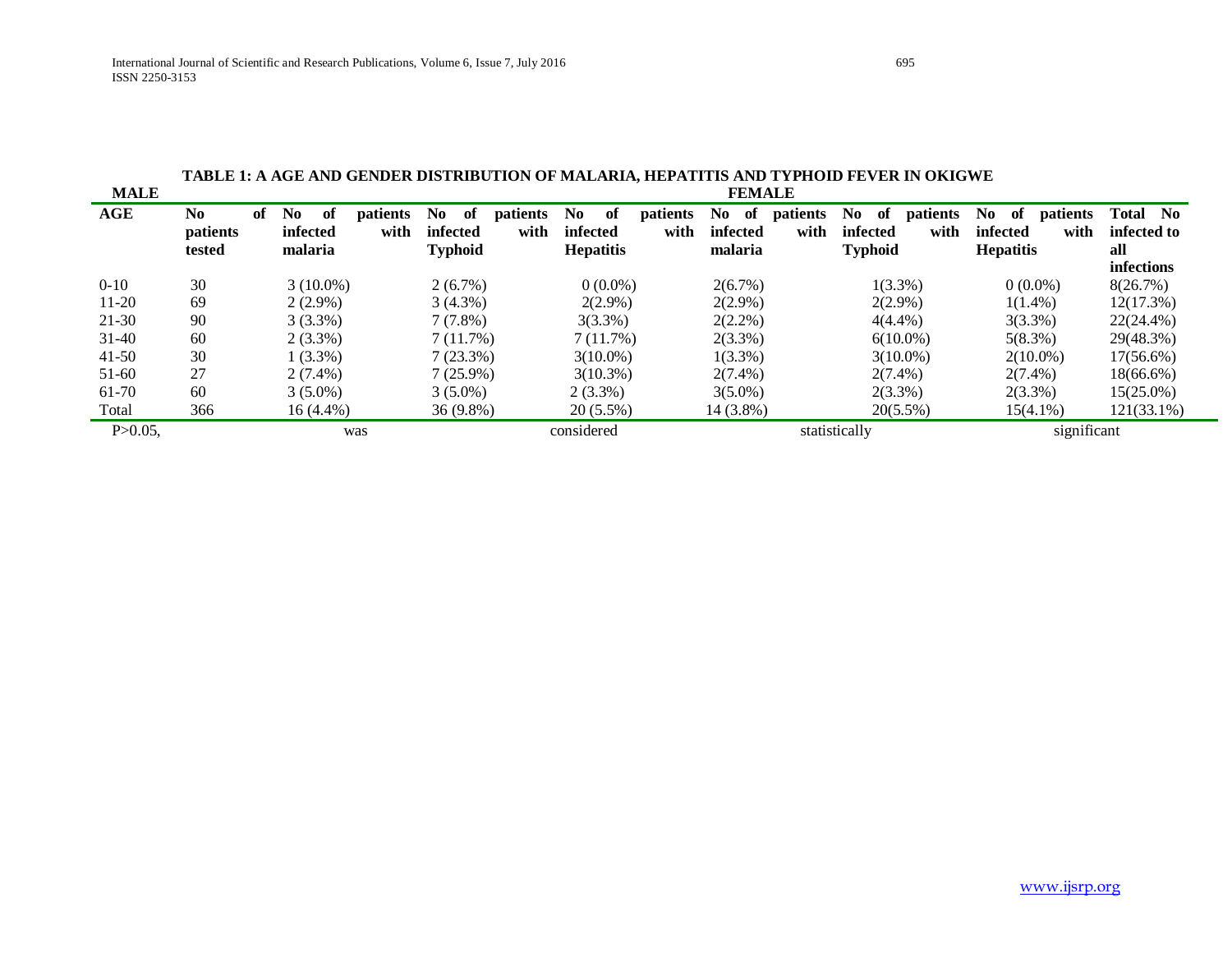**TABLE 2: AGE AND GENDER DISTRIBUTION OF MALARIA, HEPATITIS AND TYPHOID FEVER IN UDO-MBAISE**

|              | <b>MALE</b>          |                      |                       |             |          |                  | <b>FEMALE</b>     |                                           |                                |
|--------------|----------------------|----------------------|-----------------------|-------------|----------|------------------|-------------------|-------------------------------------------|--------------------------------|
| <b>AGE</b>   | N <sub>0</sub><br>of | No<br>of<br>patients | No.<br>of<br>patients | No.<br>- of | patients | No of patients   | No of<br>patients | N <sub>0</sub><br>- of<br><i>patients</i> | <b>Total</b><br>N <sub>0</sub> |
|              | patients             | with<br>infected     | with<br>infected      | infected    | with     | with<br>infected | infected<br>with  | with<br>infected                          | infected to                    |
|              | tested               | malaria              | typhoid               | hepatitis   |          | malaria          | <b>Typhoid</b>    | hepatitis                                 | all infections                 |
| $0 - 10$     | 20                   | $3(15.0\%)$          | $(5.0\%)$             | $0(0.0\%)$  |          | $2(10.0\%)$      | $1(5.0\%)$        | $0(0.0\%)$                                | $7(35.0\%)$                    |
| $11-20$      | 60                   | $6(10.0\%)$          | $1(1.7\%)$            | $2(3.3\%)$  |          | 5(8.3%)          | $2(3.3\%)$        | $2(3.3\%)$                                | $18(30.0\%)$                   |
| $21 - 30$    | 40                   | $2(5.0\%)$           | $2(5.0\%)$            | $3(7.5\%)$  |          | $2(5.0\%)$       | $2(5.0\%)$        | 5(12.5%)                                  | $16(4.0\%)$                    |
| $31 - 40$    | 100                  | $6(6.0\%)$           | $4(3.3\%)$            | $3(1.7\%)$  |          | $5(5.0\%)$       | $4(5.0\%)$        | $5(5.0\%)$                                | 27(27.0%)                      |
| $41-50$      | 60                   | $3(5.0\%)$           | $2(3.3\%)$            | $1(1.7\%)$  |          | $3(5.0\%)$       | $3(5.0\%)$        | $3(5.0\%)$                                | $15(25.0\%)$                   |
| $51-60$      | 10                   | $2(20.0\%)$          | $2(20.0\%)$           | $2(20.0\%)$ |          | $1(10.0\%)$      | $3(30.01\%)$      | $3(30.0\%)$                               | 13(130.0%)                     |
| 61-70        | 10                   | $0(0.0\%)$           | $1(10.0\%)$           | $0(0.0\%)$  |          | $0(0.0\%)$       | $2(20.0.0\%)$     | $0(0.0\%)$                                | $30(30.0\%)$                   |
| Total        | 300                  | 22(7.3%)             | $13(4.3\%)$           | 11(3.7%)    |          | $18(6.0\%)$      | 17(5.7%)          | $18(6.0\%)$                               | 99(33.0)                       |
| $P > 0.05$ . |                      | was                  |                       | considered  |          |                  | statistically     |                                           | significant                    |